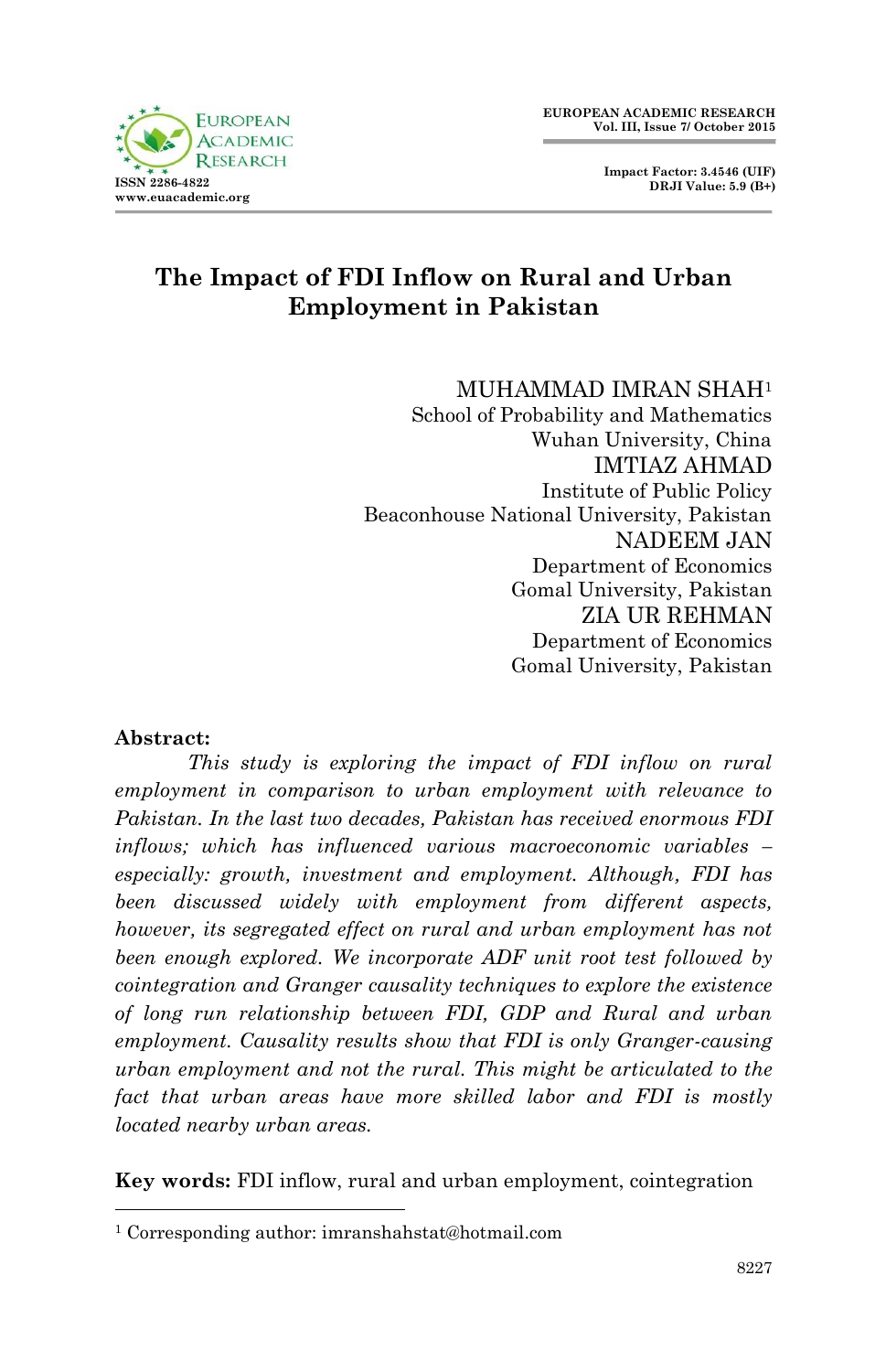Muhammad Imran Shah, Imtiaz Ahmad, Nadeem Jan, Zia Ur Rehman*-* **The Impact of FDI Inflow on Rural and Urban Employment in Pakistan**

# **I. INTRODUCTION**

Foreign Direct Investment (FDI) is often seen as a driver for economic development as it may bring capital, technology, management knowhow, jobs and makes access to new markets (United Nation, 2002). Therefore, developing countries often give incentives to attract foreign investors and accelerate FDI inflow. Foreign capital inflow may be in the form of Foreign Direct Investment (FDI), Portfolio investment, economic grants and loans. The recipient countries generally pay interest and principal upon portfolio, economic grants and loans while FDI is a kind of input of foreign capital that has no payment or interest. This attribute makes FDI more attractive to the developing nations. One of the major enticements to the foreign investor is the abundance of cheap labor in the host country. Multinational enterprises (MNEs) are the mainstream carriers of FDI inflow; it is strongly expected that large multinationals would be able to maintain high level of employment (Dufux, 2010). However, MNEs have often been accused of taking unfair advantage of low wages and poor labor standards in developing countries. MNEs also have been accused of violating human and labor rights in countries where governments fail to enforce such rights effectively (OECD-ILO, 2008). Nevertheless MNEs provide employment to the labor force and utilize the domestic production resources. FDI inflow may affect domestic employment in several ways; subsequent sections will briefly explain interaction between FDI and employment.

# **II. THEORETICAL FRAMEWORK:**

Keynes (1936) theory of employment suggested the existence of direct relationship between investment and employment; however, there are wide-range disputes among economists at the relationship between FDI and employment (Pugel 1985; Beldwin, 1995). The debates mainly encompass three major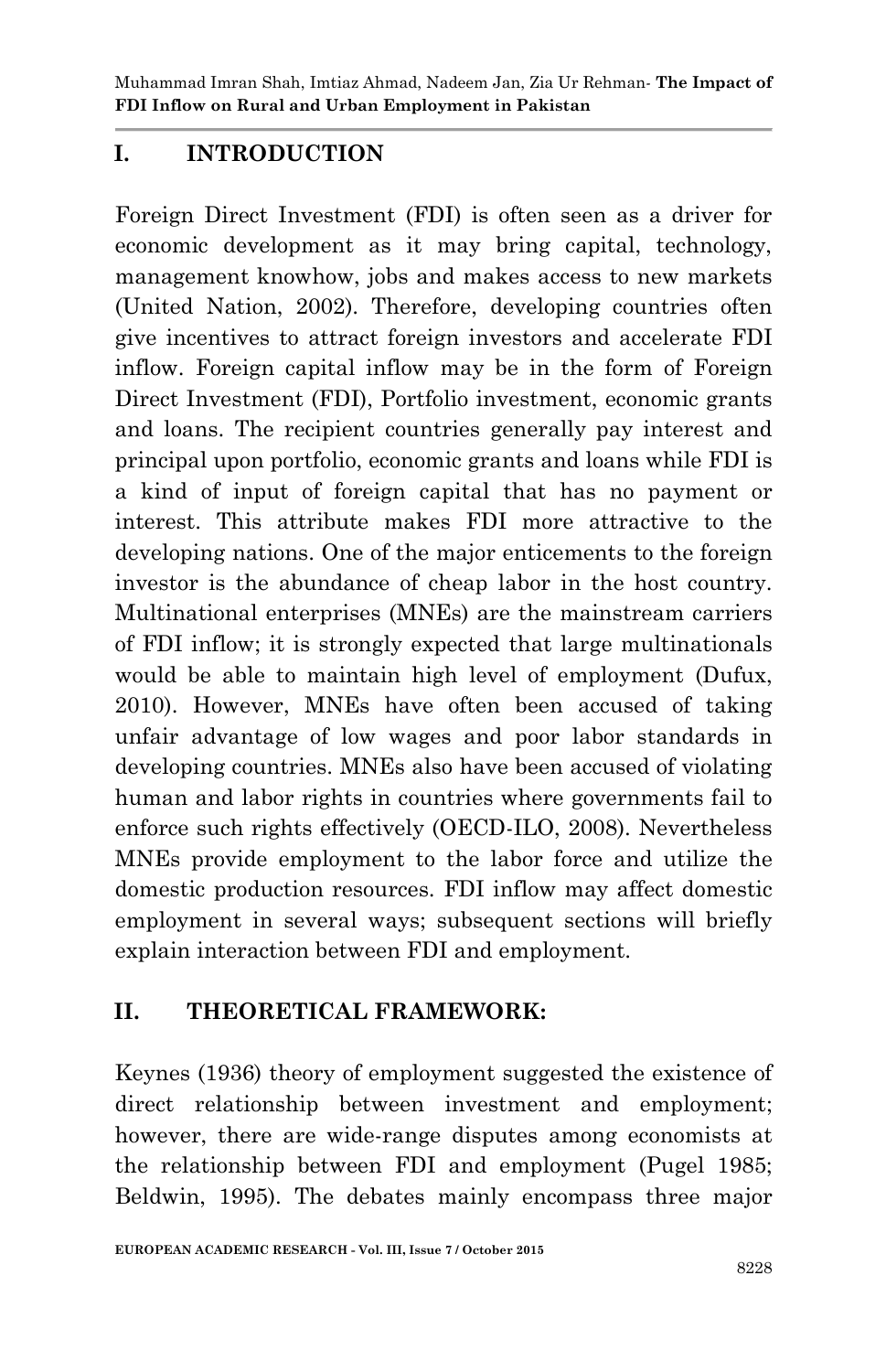issues: (i) the extent to which FDI is substituted for domestic investment (ii) the measure of increase in exports of the intermediate and capital goods due to FDI, (iii) whether FDI involves the construction of new plants or acquisition of the existing facilities? To sum up, FDI may promote employment directly by setting up new facilities or indirectly through distribution; secondly, FDI can maintain the employment level by acquiring and restructuring the weak firms; thirdly, FDI can reduce employment through divestment and closure of production facilities.

The available past literature shows weak relationship between FDI and employment, (Vaitsos, 1976) discussed employment and his findings claim that overall effect on employment of the host country is very small. Tambunlertchai (1976) analyzed the contribution of FDI to domestic employment and concluded that FDI brings significant impacts in employment due to high capital intensity and import dependency. Feldstein (1994) also suggested that total employment in the economy with well-functioning labor market will be affected by FDI inflow. Graham and Krugman (1991) found that net impact of FDI inflow on US employment is around zero. Other recent studies including: Mickiewicz, et al. (2000); Dufux, (2010); Ernst, (2005); Ekel (2001); Malik et al. (2011); Blomström et al (1997), found positive association between FDI and employment.

Another aspect of FDI inflow is the competition between home and foreign markets for MNEs capital resources; the wage level determines the extent to which offshore production reduces the demand for labor at home. A study for US firms indicates that domestic and foreign firms were not independent because of increase in plant and equipment investment in foreign operation decreases the capital at home due to raise the firm's cost of capital (Steven and Lispey, 1992). Further, Kravis and Lispey (1988) stated that US wage studies have been found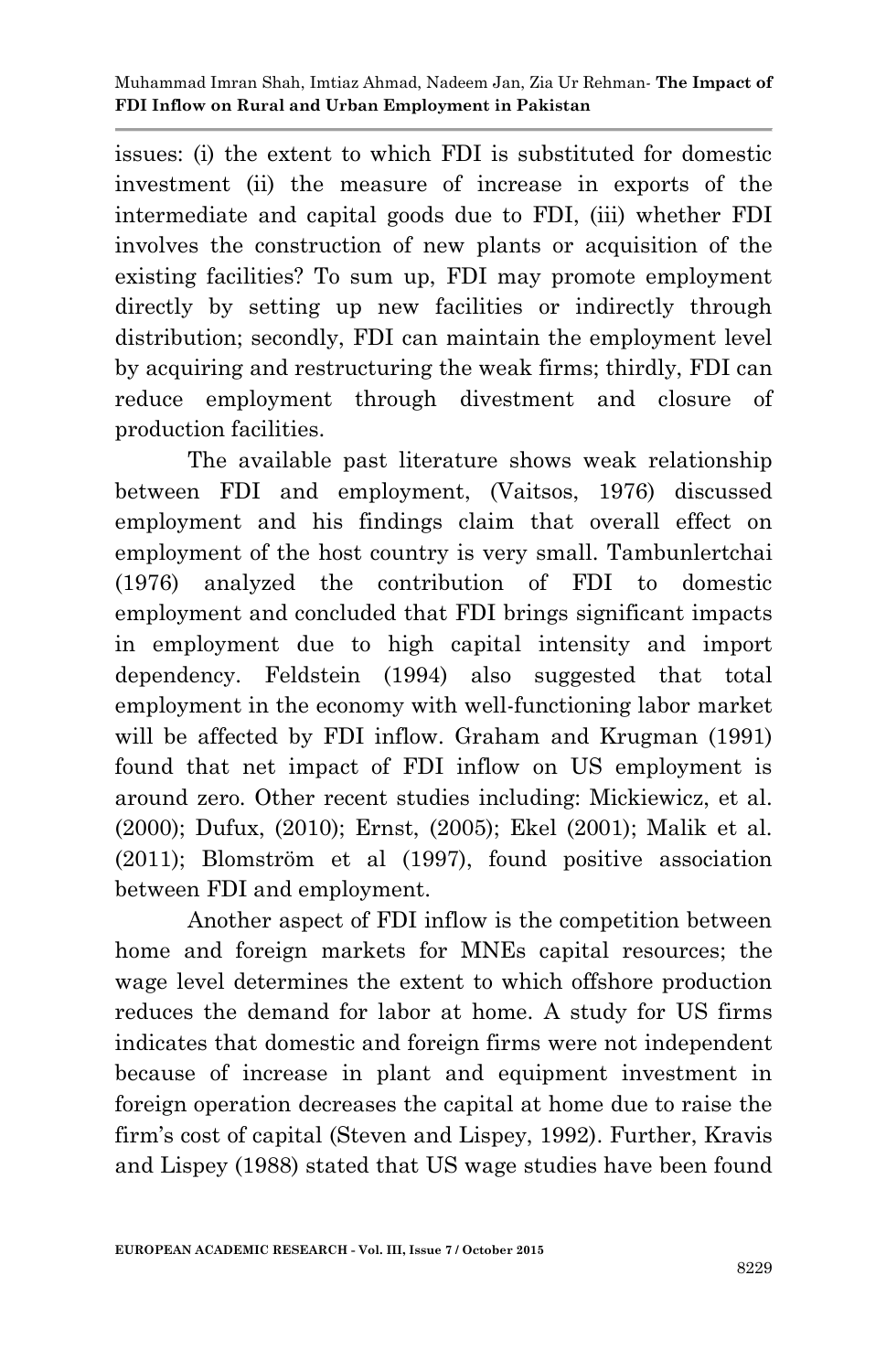with positive relationship between foreign activity and home country wage level of firms.

FDI has been discussed with relative wage effect in domestic employment by Feenstra and Hanson (1997); they analyzed increase in relative wage rate for Mexican skilled labor and found that FDI in skill intensive production increases the demand and relative wages of skilled labors. Similar evidence has been found by Taylor and Driffield (2000) for UK inward FDI and came up with conclusion on positive association between FDI and demand for skilled labor. Economists generally agree over the preposition that relative wage changes causes increase in the demand for skilled labor; however, they diverge over the reasons for the shift in demand. There are two opinions: the first claims the advent of information technology as a main reason that switches firm to high production techniques which obviously requires highly skilled labor (Davis and Haltiwanger, 1991; Lawrence and Slaughter, 1993; and Berman et al 1993). While others explain that increase in import competition causes labor shift from lowwage sector towards high-wage industries which demand highly skilled labor and hence lowers wages for uneducated labor (Borjas and Ramey, 1993 and Leamer 1992).

Although a vast literature has been found which explains FDI and employment from different aspects, though, we are trying to explain the impact of FDI inflow separately on the rural and urban employment. FDI takes place mainly in the urban areas, due to abundance of skill labor therein. Contrary to this, rural areas being with unskilled labor have no attraction for foreign investors and hence do not gain much form FDI inflow in terms of employment. This paper will analyze, empirically, the impact of FDI inflow on rural and urban areas in case of Pakistan.

The remaining paper is organized as: the section II and III have theoretical and research methodology respectively;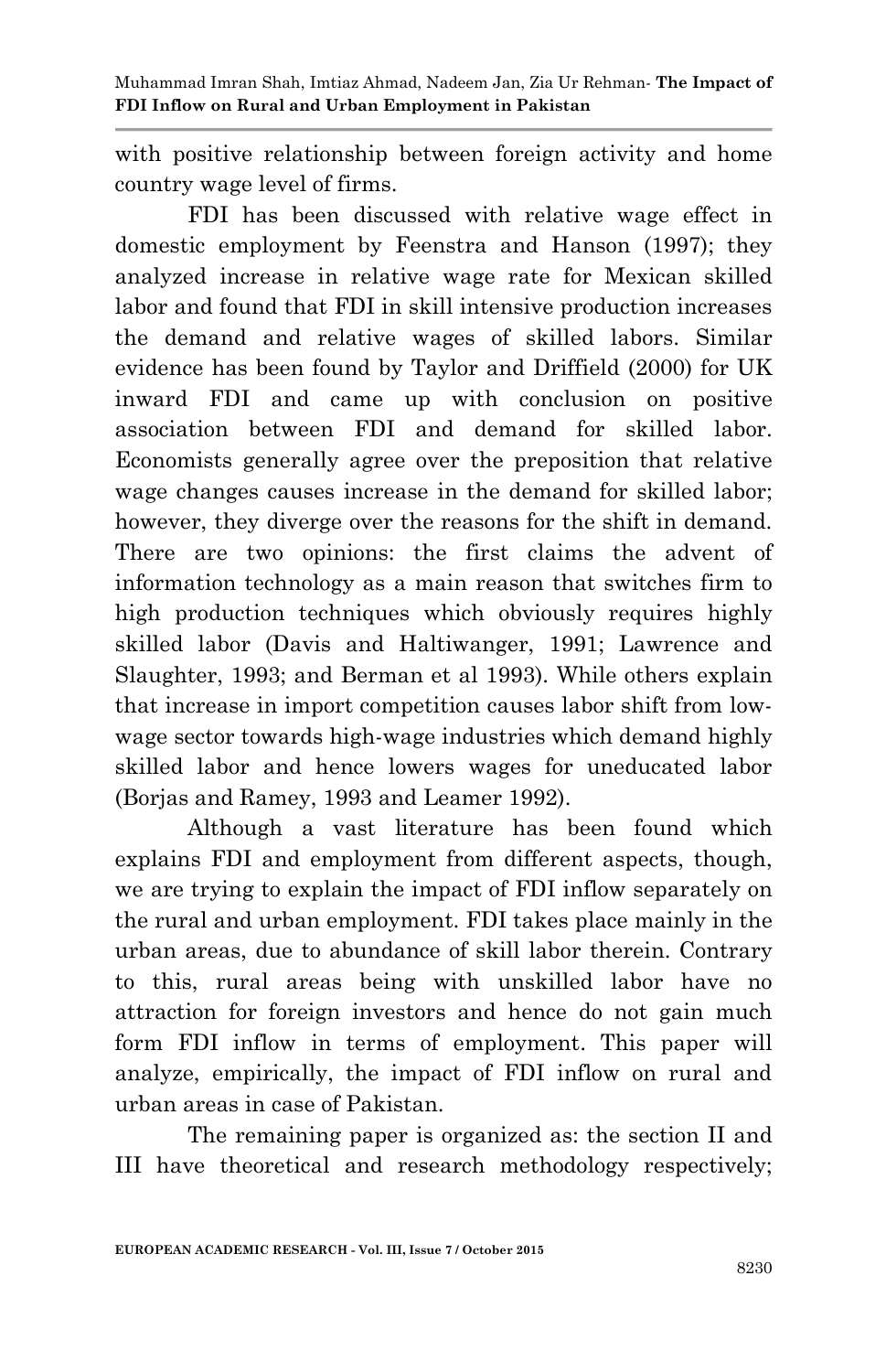section IV holds empirical framework and section V is comprised of the conclusion of this research.

# **III. RESEARCH METHODOLOGY**

Empirical estimations have been borrowed from the model of Rizvi and Nishat (2009) that contains the variables like – Foreign Direct Investment (FDI) inflow, Gross Domestic Production (GDP) and Employed labor force (EL); however, due to the specific objective of this paper, we decompose the total employed labor force into rural and urban sector. We are applying conventional time series tools for empirical estimation that show long run interaction among variables. Therefore, cointegration technique has been used to check the existence of long run relationship; nonetheless, before going to estimate cointegration one might check the order of integration of the included variables; ADF unit root test is a better framework to check the order of integration of non-stationary data. The long time period data needs to be checked for the desirable stationary properties of the variables. We may use Dickey-Fuller (1979) and Dickey-Fuller (1981) methods for unit root test, yet the later technique holds some advantages over the earlier. In fact, Dickey-Fuller (1981) is one step extension of the Dickey-Fuller (1979) technique and is termed as Augmented Dickey-Fuller (ADF) test, thus the ADF unit root test model becomes as:

$$
\Delta Y_t = \beta_1 + \beta_{2t} + \delta Y_{t-1} + \sum_{i=1}^m \alpha Y_{t-1} + \varepsilon_t
$$

The hypothesis is tested for δ by using tau (τ) statistic or Mackinnon et al. (1999) critical values as t-values ( $t=t$ ), if  $\delta$ exceeds critical  $\tau$  values, one can accept the hypothesis that  $\delta$  is non-stationary and vice versa. Cointegration mainly explain the long run relationship between the variables; the two approaches namely Engle and Granger (1987) and Johansen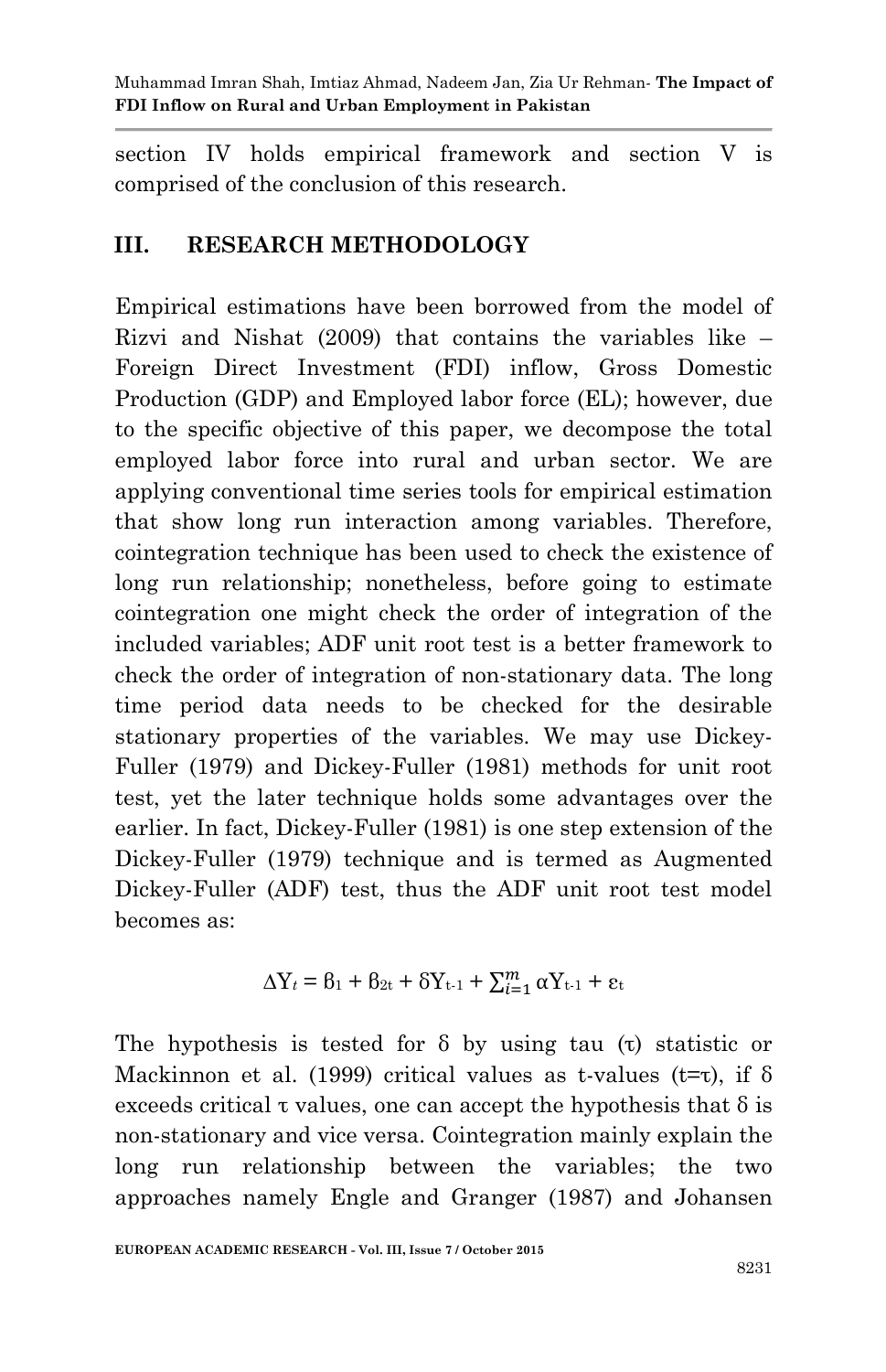(1995) cointegration techniques are extensively used in empirical literature. We will follow Cointegration test suggested by Johansson (1995) which is based on Maximum Likelihood method and tested for two statistics one is Maxima Eigen value and other is the trace statistic. After testing the cointegration we may apply Granger casualty test (Angela et al. 2011; and Afzal, 2007).

The data for the variables are obtained from Pakistan Economic Survey various issues and World Bank Development Indicators (WDIs).

## **IV. EMPIRICAL FRAMEWORK:**

Since we are using long period time series data, therefore, we should check the stationary properties of the variables; ADF unit root is used to fulfill this need. Table-1 shows ADF results.

Table-1

| Variable   | At level**   | At First Difference** | conclusion                     | order of integration |
|------------|--------------|-----------------------|--------------------------------|----------------------|
| <b>FDI</b> | $-2.2792$    | $-2.9175$             | Non stationary at level        | I(1)                 |
|            | $(-3.0123)$  | $(-2.9175)$           | Stationary at first difference |                      |
| <b>GDP</b> | 0.8208       | $-5.7953$             | Non stationary at level        | I(1)                 |
|            | $(-3.0048)$  | $(-2.64611)$          | Stationary at first difference |                      |
| <b>UR</b>  | 1.36923      | $-5.5879$             | Non stationary at level        | I(1)                 |
|            | $(-3.0403)$  | $(-3.0299)$           | Stationary at first difference |                      |
| <b>RE</b>  | 1.369239     | 5.5879                | Non stationary at level        | I(1)                 |
|            | $(-3.04039)$ | $-3.0299$             | Stationary at first difference |                      |

ADF unit root test\*

\* The ADF values are computed with an intercept and no trend.

\*\* The parenthesis shows critical values

The ADF unit root test indicates that all variable are nonstationary at level, though, became stationary at first difference indicating that all variables got to the same order of integration after the first difference.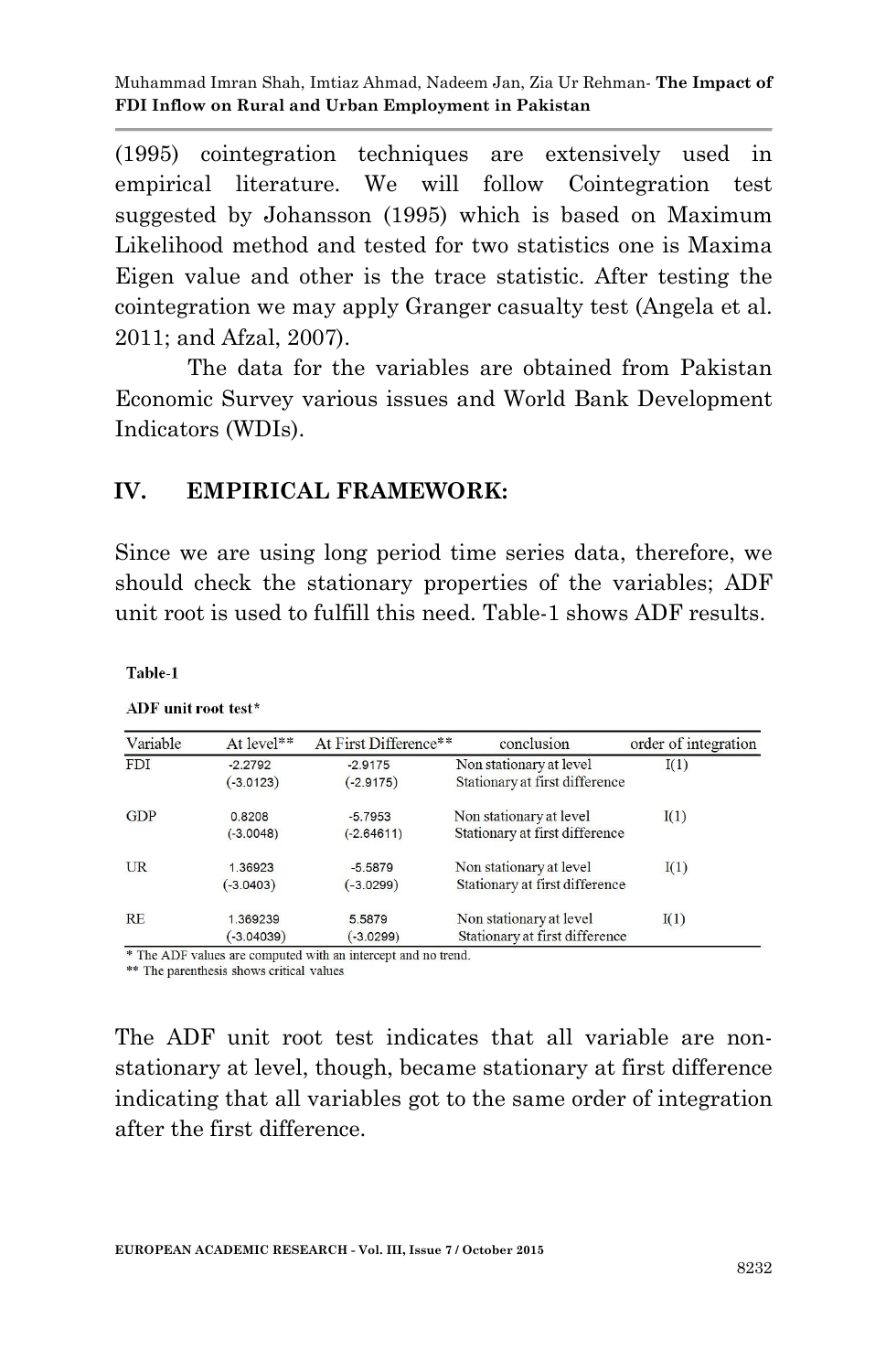## **Cointegration**

We will follow the cointegration technique suggested by Johansen (1995), and run separate test for the set of vectors. The cointegration is computed with no intercepts or trends in the VAR framework, order of VAR  $=$  1 for all cointegration results.

### **Table -2 Unrestricted Cointegration Rank Test (Trace)**

| Hypothesized<br>No. of $CE(s)$ | Eigenvalue           | Trace<br>Statistic   | 0.05<br>Critical Value | $Prob.**$        |
|--------------------------------|----------------------|----------------------|------------------------|------------------|
| None *                         | 0.927311             | 86.48898             | 47.85613               | 0.0000           |
| At most $1*$<br>At most 2      | 0.633242<br>0.345917 | 31.43606<br>10.37193 | 29.79707<br>15.49471   | 0.0321<br>0.2532 |
| At most 3                      | 0.067029             | 1.457002             | 3.841466               | 0.2274           |

\* denotes rejection of the hypothesis at the 0.05 level

\*\*MacKinnon-Haug-Michelis (1999) p-values

| Hypothesized<br>No. of $CE(s)$ | Eigenvalue | Max-Eigen<br>Statistic | 0.05<br>Critical Value | $Prob.**$ |
|--------------------------------|------------|------------------------|------------------------|-----------|
| None *                         | 0.927311   | 55.05292               | 27.58434               | 0.0000    |
| At most 1                      | 0.633242   | 21.06412               | 21.13162               | 0.0511    |
| At most 2                      | 0.345917   | 8.914931               | 14.26460               | 0.2933    |
| At most 3                      | 0.067029   | 1.457002               | 3.841466               | 0.2274    |

#### **Unrestricted Cointegration Rank Test (Maximum Eigenvalue)**

\* denotes rejection of the hypothesis at the 0.05 level

\*\*MacKinnon-Haug-Michelis (1999) p-values

Cointegration results show the existence of long run relationship between the included variables in the system as two cointegrating vectors in trace statistics while maximum Eigen-value shows one cointegrating vector.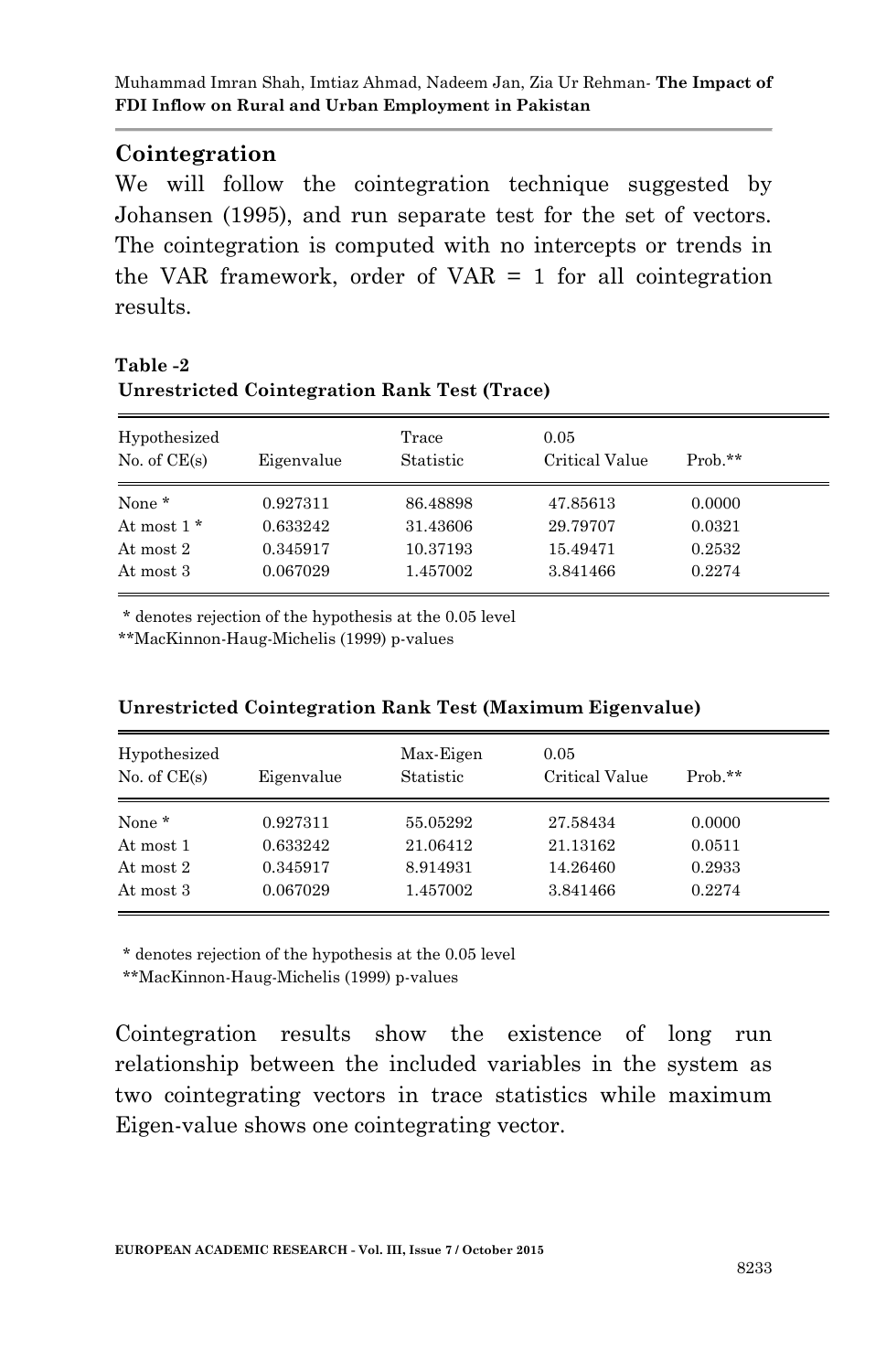# **Granger Causality Test**

#### **Table - 3**

Sample: 1991-2013 Lags: 5

| Null Hypothesis:               | <b>F-Statistic Prob.</b> |          |
|--------------------------------|--------------------------|----------|
| GDP does not Granger Cause FDI | 20.1397                  | 0.0005   |
| FDI does not Granger Cause GDP | 1.47965                  | 0.3071   |
| RE does not Granger Cause FDI  | 1.08207                  | 0.4450   |
| FDI does not Granger Cause RE  | 0.80821                  | 0.5785   |
| UE does not Granger Cause FDI  | 0.61089                  | 0.6963   |
| FDI does not Granger Cause UE  | 2.95182                  | 0.0954   |
| RE does not Granger Cause GDP  | 11.6746                  | 0.0027   |
| GDP does not Granger Cause RE  | 0.98829                  | 0.4867   |
| UE does not Granger Cause GDP  | 0.83786                  | 0.5623   |
| GDP does not Granger Cause UE  | 30.6446                  | 0.0001   |
| UE does not Granger Cause RE   | 195.388                  | $2.E-07$ |
| RE does not Granger Cause UE   | 215.110                  | $2.E-07$ |

The causality results indicate that FDI doesn't cause rural employment (RE) rather it causes the urban employment (UE), significant at 10 percent. This means that FDI inflow mainly affects the urban areas employment. Since Granger causality is of bivariate case and used for the short run effect therefore in short run FDI doesn't cause rural employment in Pakistan. To sum up, our empirical findings pointed out the existence of long relationship between FDI, GDP, RE and UE.

# **CONCLUSION:**

FDI inflow to Pakistan has been showing an increasing trend for the last two decades. It has affected different economic variables like –growth, investment and employment. Although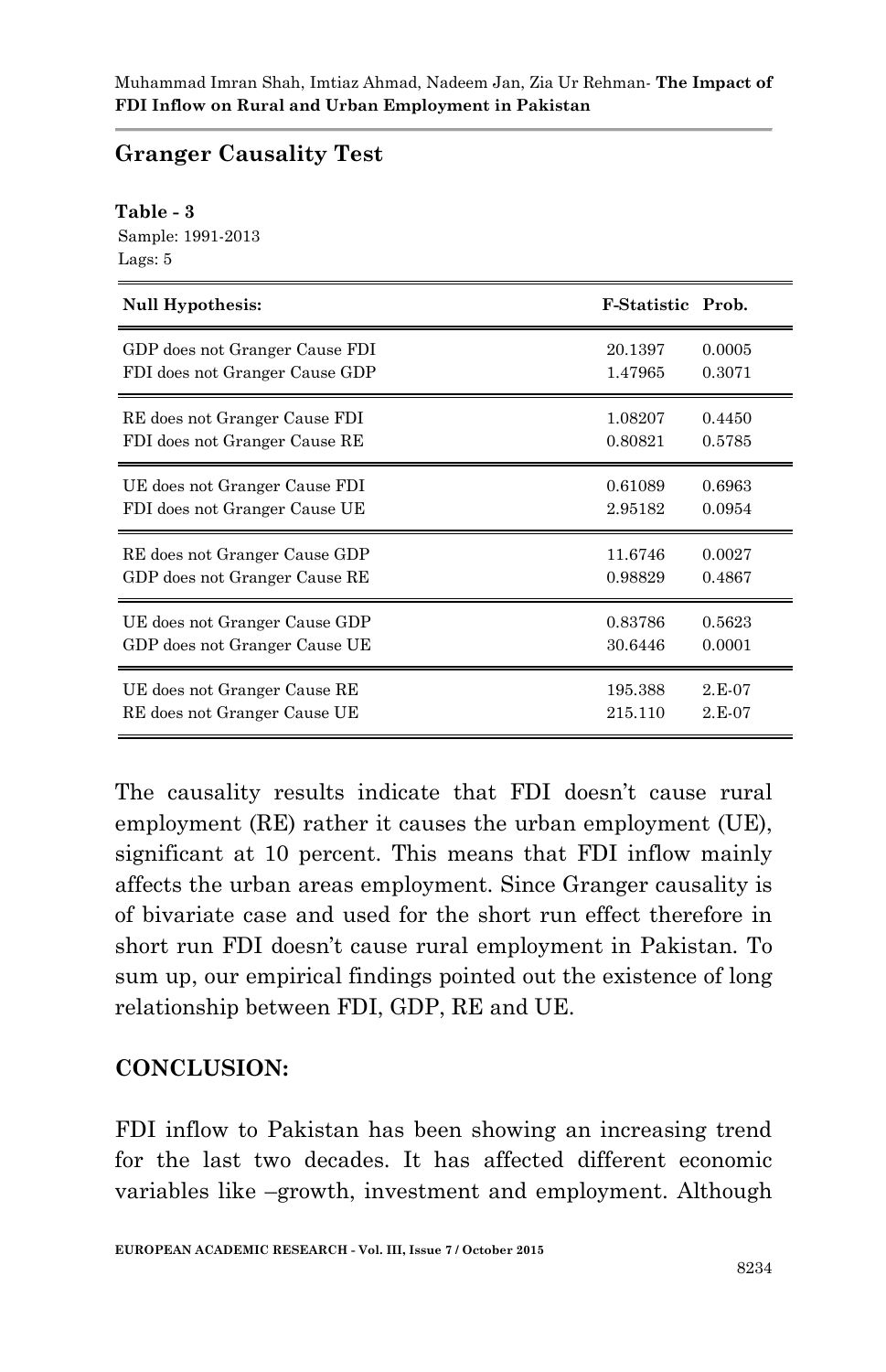FDI and employment have been discussed widely in economic literature with regards to Pakistan, yet a very little attention has been given to explore its separate effects on rural and urban sector employment. The present study has, therefore, been designed to investigate the impact of FDI inflow on rural and urban employment, separately.

This study adopts Rizvi and Nishat (2009) model which comprises FDI, GDP, employed labor force; though, we utilized data of the employment being decomposed into rural and urban sectors. Data form 1991 to 2013 has been used for analysis and conventional time series tools have properly been applied for the empirical assessment incorporating ADF unit root test followed by cointegration technique and Granger Causality analysis.

Our findings claim the existence of long run relationship between urban employment and FDI; GDP and Rural and Urban employment. The causality results indicated that FDI only causes urban area employment, whereas, it has no Granger causation for rural employment. This postulates the fact that FDI stimulates urban employment because urban areas' labor market holds abundant skilled labor, hence, obviously has higher demand for foreign firms and again causes the urban area employment to increase. Secondly, most of the foreign firms are located in urban areas and urban areas' labor has closer access to such foreign owned firms, then opportunities, which incurs biases in the long-run relationship. This then leads to wage differences among the rural and urban areas. There is need to promote rural areas' labor through proper training and skill development in order to avert high wage difference between rural and urban areas. Government should abide firms by strictly obeying the minimum wage laws, and should facilitate foreign investors to open some of their industrial units in rural areas subject to the availability of raw materials.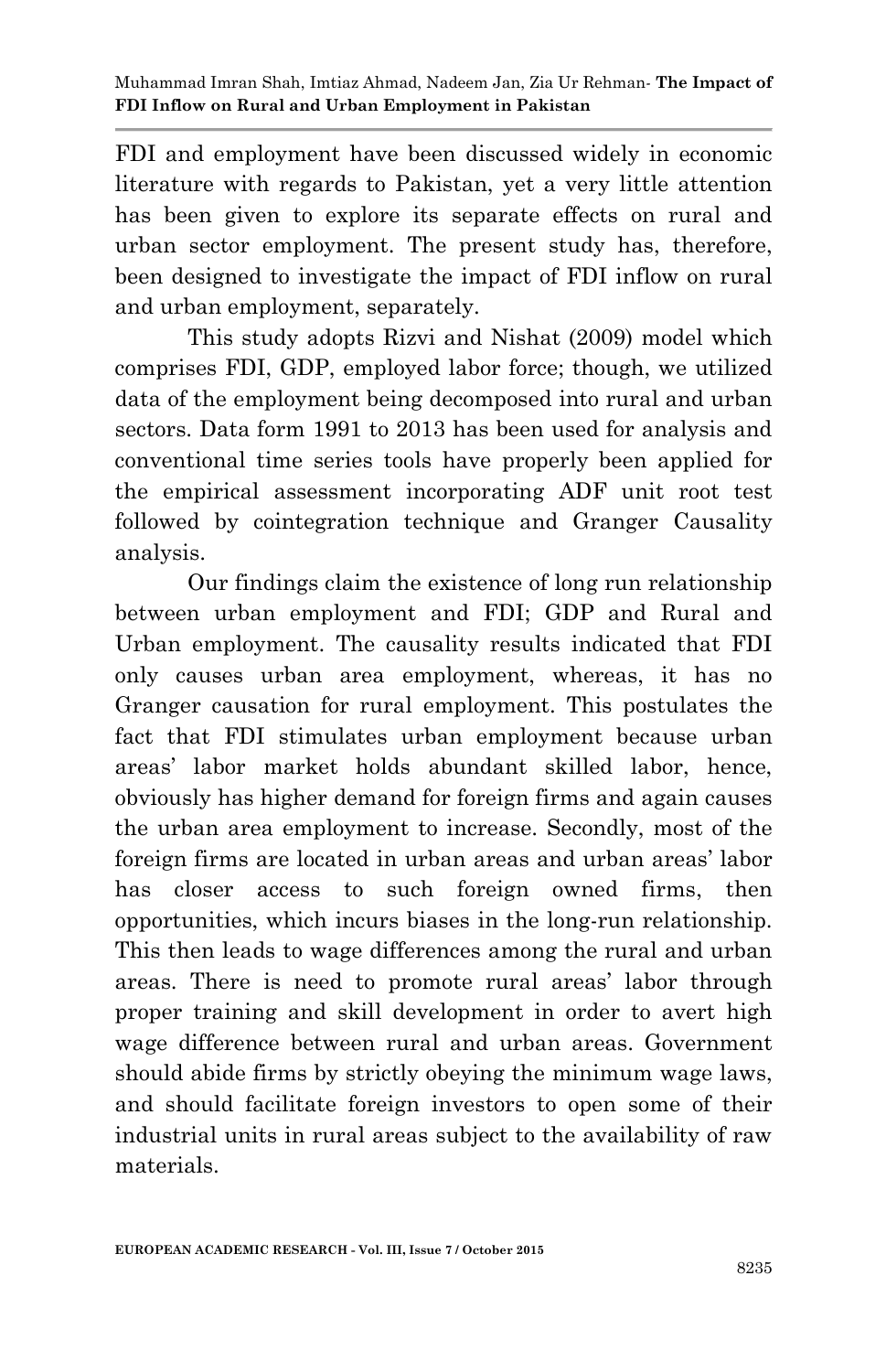### **REFERENCES:**

- Afzal, M. (2007), Structural Transformation, Openness and Economic Growth in Pakistan: Causality Analyses, *Forman Journal of Economic Studies*, vol.3. pp. 82-99.
- Angela, D. & Lee, C.G. (2011), Dynamic Interactions between Public Investment, Private Domestic Investment and Foreign Direct Investment: Evidence from Indonesia, *International Research Journal of Finance and Economics,* vol. 7(77) pp67-73.
- Baldwin, R.E. (1995), *The Effect of trade and foreign direct investment on employment and relative wages*, (No. w. 5037). National Bureau of Economic Research
- Berman, E., Bound, J. & Zvi G. (1993), *Changes in the Demand for Skilled Labor within U.S. Manufacturing Industries: Evidence from the Annual Survey of Manufacture* (No. w4255), National Bureau of Economic Research.
- Blomström, M., Fors, G. & Lipsey, R. E. (1997), Foreign Direct Investment and Employment: Home Country Experience in the United States and Sweden. *The Economic Journal*, *107*(445), pp.1787-1797.
- Borjas, J.G. & Ramey A.V (1993), *Foreign Competition, Market Power and Wage Inequality: Theory and Evidence,* (No. w4556). National Bureau of Economic Research
- Davis, S. J. & Haltiwanger, J. (1991), *Wage Dispersion between and within US Manufacturing Plants, 1963-1986* (No. w3722). National Bureau of Economic Research.
- Driffield, N. & Taylor, K. (2000), FDI and the Labour Market: A Review of Evidence and Policy Implications. *Oxford Review of Economic Policy*, vol. 16, pp. 90-103.
- Dickey, D.A & Fuller, W.A.(1979) Distribution of Estimator for Autoregressive Time Series With a Unit Root. *Journal of the American Statistical Association, Vol. 74,* pp. 427- 431.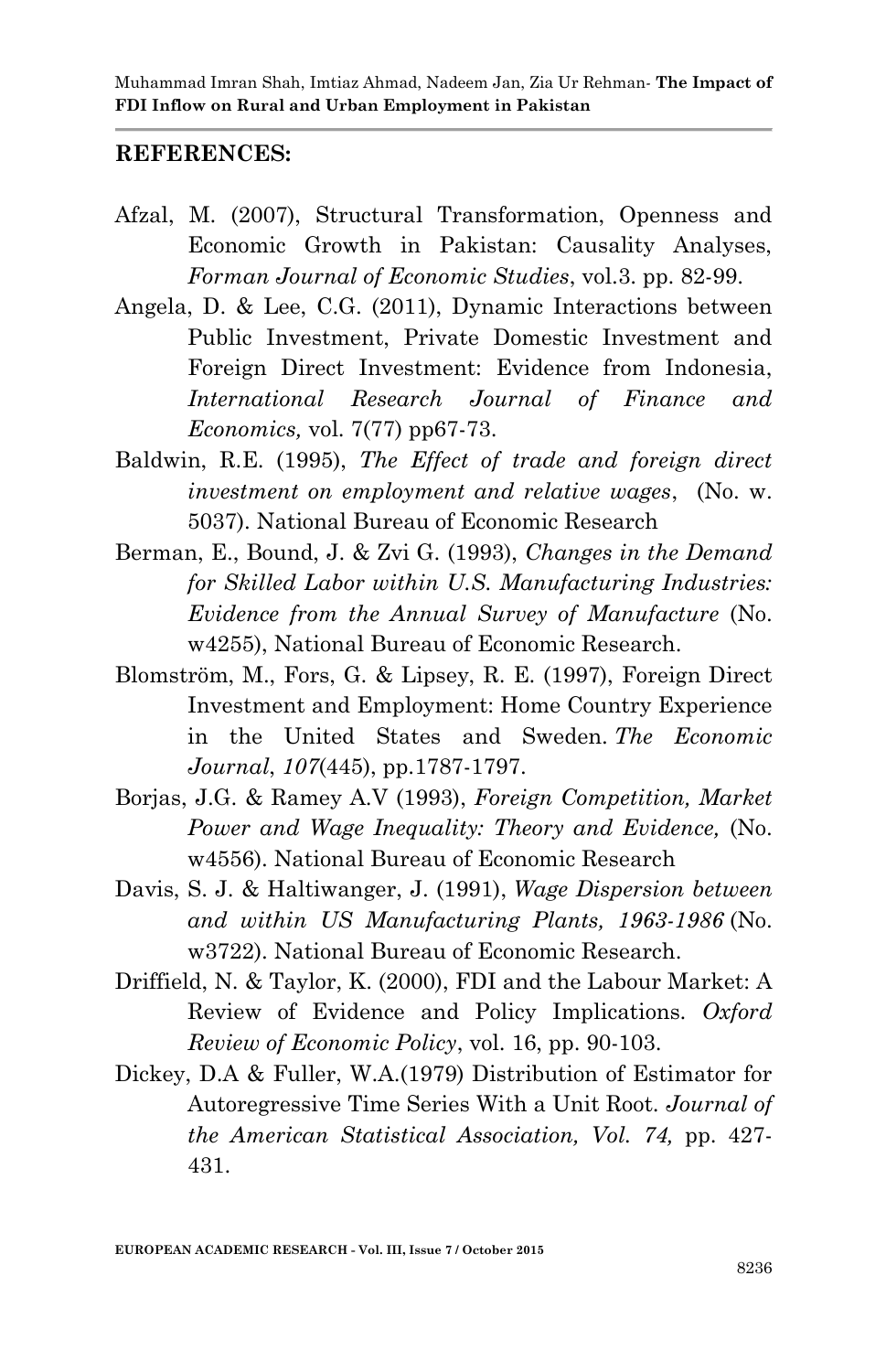- Dickey, D.A & Fuller,W.A.(1981) Likelihood Ratio Statistics For Autoregressive Time Series with a Unit Root. *Econometric Review, Vol. 15,* pp. 369-386.
- Dufux, S. (2010), The Endeavor to maintain full employment, Do FDI inflows stimulate labor market, Development in central Europe, A master thesis: Central European University, (CEU) Collection.
- Engle F.R. & Granger W.C (1987) Cointegration and Error Correction: Representation, Estimation and Testing, *Econometrica, vol 55, pp. 251-276.*
- Ernst, C. (2005), *The FDI – employment link in a globalizing world: The case of Argentina, Brazil and Mexico,* (No. w17), Employment Strategy Papers.
- Ekel, C. (2001), *Fragmentation, Efficiency-seeking FDI and Employment*, (No. w43/01), Center for International Economics and Shipping*.*
- Feldstein, M. (1994), *The Effects Of Outbound Foreign Direct Investment on the Domestic Capital Stock,* (No. w. *4668*), National Bureau of Economic Research.
- Feenstra, C.R & Hanson, H.G (1997), Foreign Direct Investment and Relative Wages: Evidence from Mexico's Maquiladoras, *Journal of International Economics,* vol. 42, pp. 371-394.
- Graham, E. M & Krugman, P. (1991), *Foreign Direct Investment in the United States.* Washington, D.C. Institute for International Economics.
- Johansen, S. (1995), *Likelihood-based Inference in Cointegrated Vector Autoregressive Models,* Oxford University Press.
- Keynes, J. M. (1936), *The General Theory of Employment, Interest and Money*, Macmillan publication (Ltd), London.
- Kravis, B.I. and Lipsey, E.R. (1988), *The Effects of Multinational Firms' Foreign Operations on their Domestic Employment*, (No. w2760). National Bureau of Economic Research.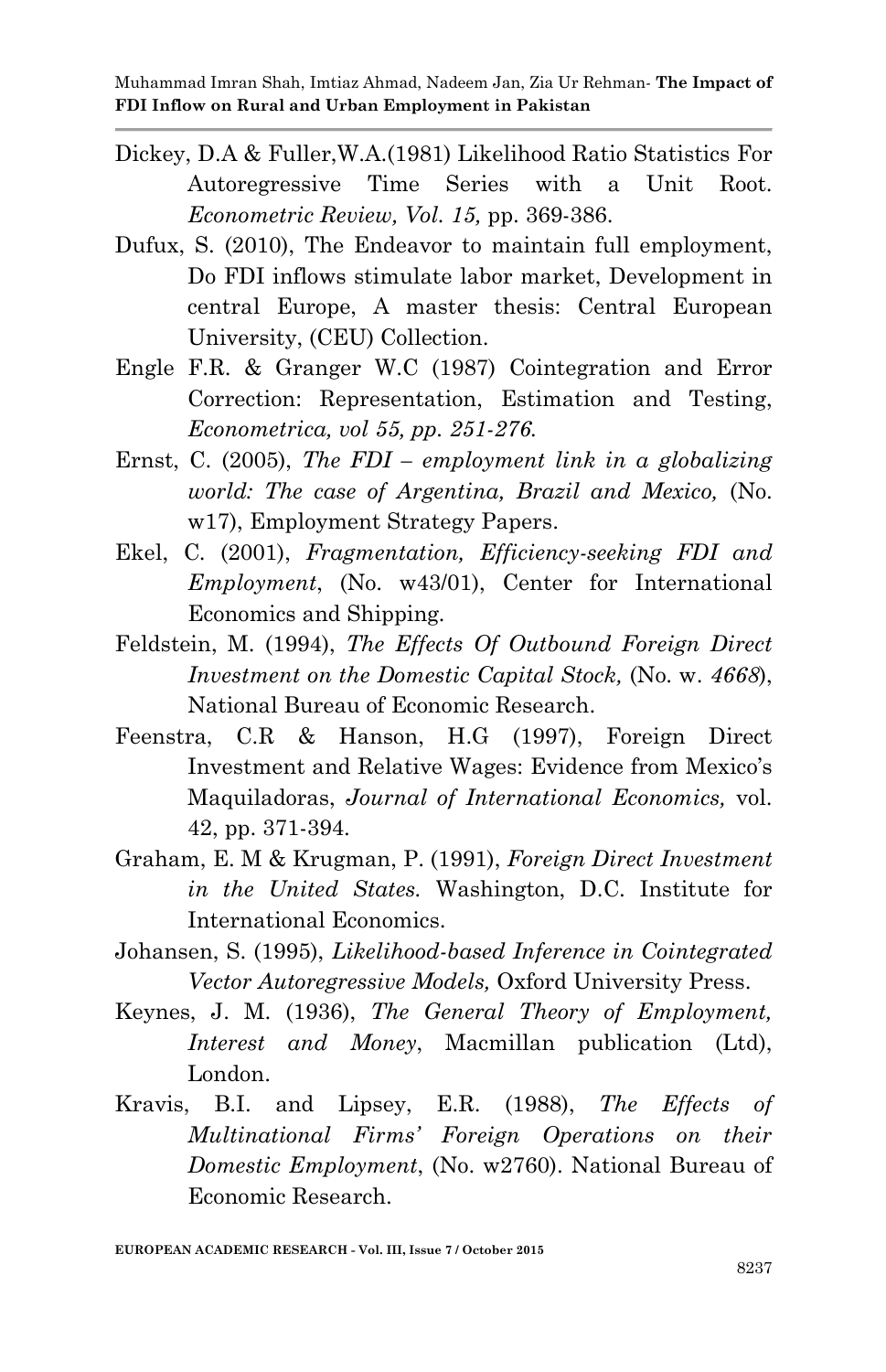- Lawrence, Z.R., & Slaughter. M.J. (1993), Trade and U.S. Wages: Giant Sucking Sound or Small Hiccup? *BPEA, Microeconotnics,* vol. 2, pp. 161-210.
- Leamer, E.E., (1992), *Wages Effects of a U.S.-Mexican Free Trade Agreement*, (No. w3391). National Bureau of Economic Research.
- Mackinnon, J. G., Alfred A. H., & Michelis, L. (1999), Numerical distribution functions: Likelihood ratio tests for Cointegration. *Journal of Applied Econometrics,* vol. 14, pp. 563-577.
- Malik, S., Chaudhry, I.S. & Javed, H.I. (2011), Globalization and Employment: Evidence from Pakistan, *Pakistan Journal of Social Sciences (PJSS)* Vol. 31(2) .pp. 215- 226.
- Mickiewicz, T. Radosevic, S. & Varblane, U. (2000), *One Europe or Several?* (No. w5/00). ESRC.
- OECD-ILO (2008), The Impact of Foreign Direct Investment on Wages and Working Conditions, OECD-ILO Conference on Corporate Social Responsibility.
- Pugel, T.A. (1985), *Multinational Enterprises, Economic Structure and Industrial Competitiveness*, John Wiley and Sons, New York.
- Rizvi, S. Z. A., & Nishat, M. (2009). The Impact of Foreign Direct Investment on Employment Opportunities: Panel Data Analysis: Empirical Evidence from Pakistan, India and China. *The Pakistan Development Review*, Vol. 48(4) pp. 841-851.
- Stevens, G. V. & Lipsey, R. E. (1992). Interactions between Domestic and Foreign Investment. *Journal of International Money and Finance*, vol. 11(1), 40-62.
- Tambunlertchai, S. (1976), Foreign Direct Investment in Thailand's Manufacturing Industries', Ph.D. dissertation, Duke University, North Carolina.